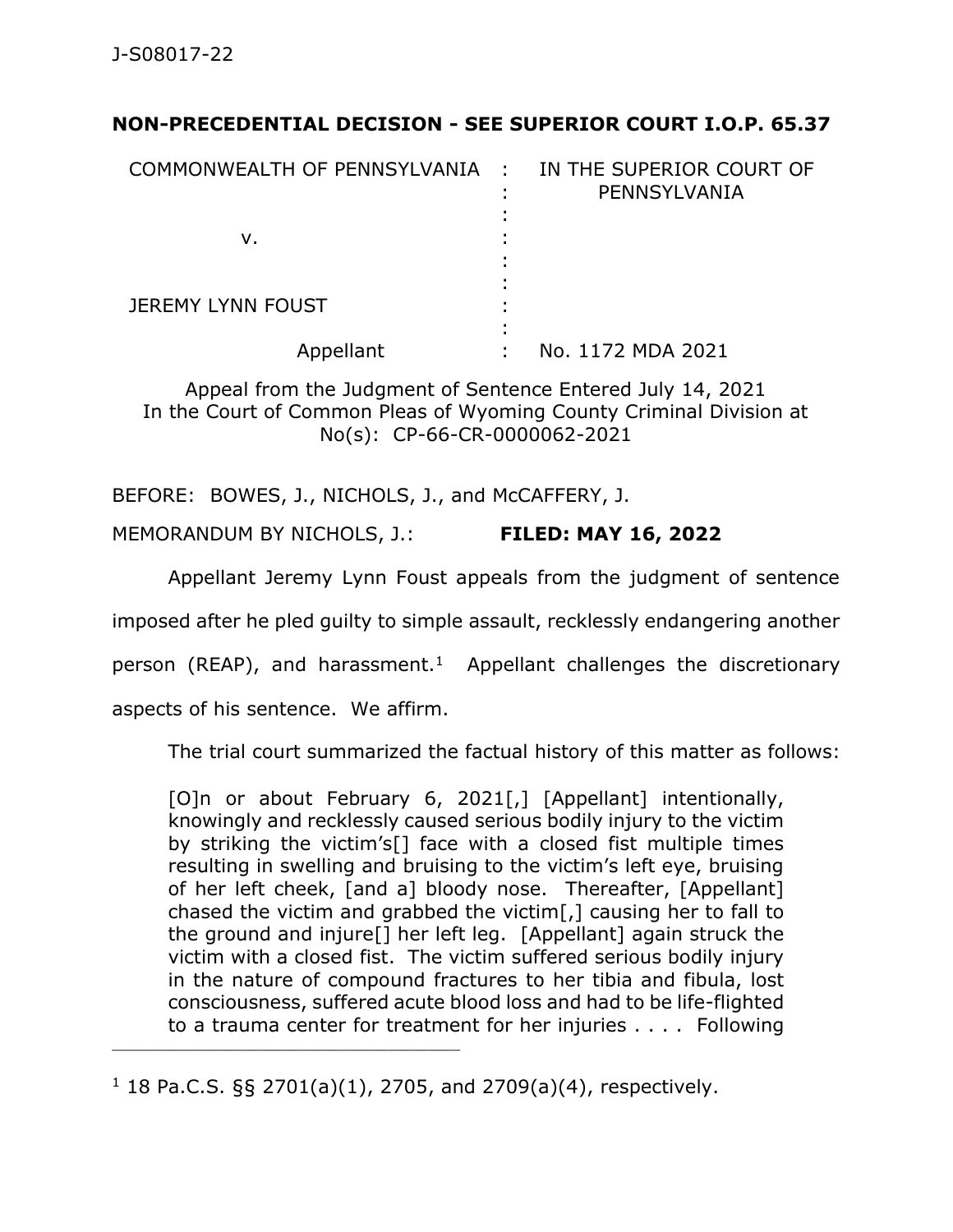the brutal attack, [Appellant] left the victim, his wife, laying outside in the cold while the victim was bleeding until emergency responders arrived.

Trial Ct. Op., 11/19/21, at 2 (formatting altered).

On May 7, 2021, Appellant entered an open guilty plea to simple assault, REAP, and harassment. In exchange for Appellant's plea, the Commonwealth withdrew the remaining charges, which included aggravated assault, terroristic threats, stalking, and an additional count of both simple assault and harassment.<sup>2</sup>

On July 14, 2021, the trial court sentenced Appellant to an aggregate term of eleven months to five years' incarceration.<sup>3</sup> Appellant filed a timely post-sentence motion seeking reconsideration of his sentence, which the trial court denied.

Appellant subsequently filed a timely appeal. Both Appellant and the trial court complied with Pa.R.A.P. 1925.

On appeal, Appellant raises the following issues for our review:

- 1. Whether the trial court abused its discretion in imposing a sentence in the aggravated range?
- 2. Whether the trial court failed to give appropriate consideration to the purposes of sentencing: protection of the public, gravity of the offense, and rehabilitative needs of the defendant when

<sup>&</sup>lt;sup>2</sup> 18 Pa.C.S. §§ 2702(a)(1), 2706(a)(1), 2709.1(a)(1), 2709.1(a)(2), 2701(a)(3), and 2709(a)(1), respectively.

 $3$  The trial court imposed consecutive terms as follows: four to twenty-four months' incarceration for simple assault and REAP, and a consecutive term of three to twelve months' incarceration for harassment.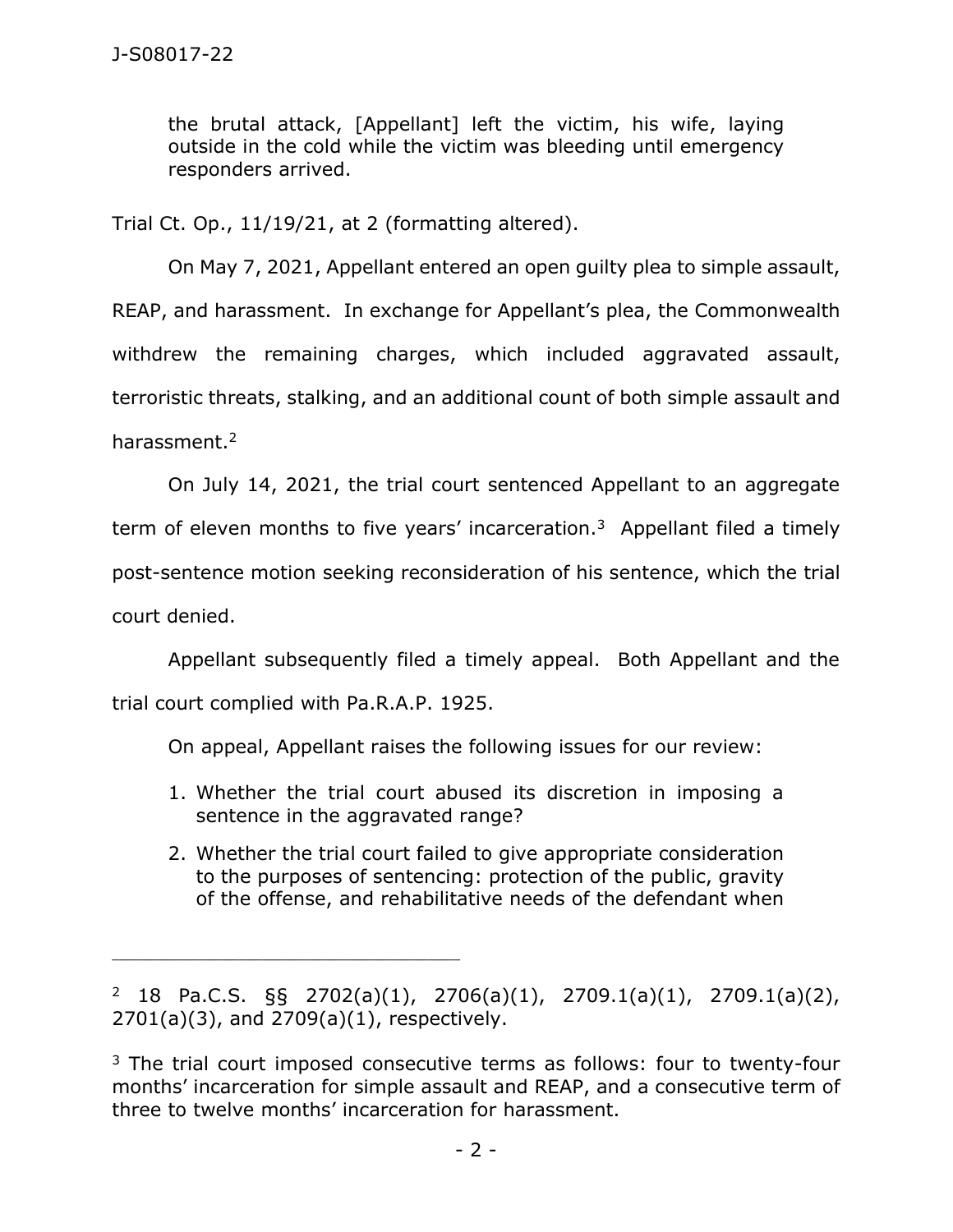it imposed an excessive sentence in the aggravated range of the guidelines?

- 3. Whether the trial court imposed a sentence in the aggravated range without considering mitigating factors?
- 4. Whether the trial court's imposition of sentence disregarded the recommendation of Adult Probation in the presentence investigation [(PSI)] report?

Appellant's Brief at 12 (formatting altered).

All of Appellant's claims relate to the discretionary aspects of his sentence. *Id.* at 16-21. First, Appellant argues that the trial court abused its discretion by imposing consecutive, aggravated-range sentences based on a factor already included in the sentencing guidelines, *i.e.*, the seriousness of the offense. *Id.* at 17-18, 20-21. Next, Appellant contends that the trial court failed to consider Appellant's rehabilitative needs, namely, additional drug and alcohol treatment. *Id.* at 21. Appellant also claims that the trial court failed to consider mitigating factors, including that Appellant (1) voluntarily underwent mental health counseling; (2) voluntarily entered drug and alcohol treatment; and (3) provided financial support and health insurance to his family, which includes the victim. *Id.* at 18-19, 21. Finally, Appellant argues that the trial court abused its discretion by disregarding the sentencing recommendation included in the PSI. *Id.* at 18, 21.

Initially, we note that "[g]enerally, a plea of guilty amounts to a waiver of all defects and defenses except those concerning the jurisdiction of the court, the legality of the sentence, and the validity of the guilty plea." *Commonwealth v. Morrison*, 173 A.3d 286, 290 (Pa. Super. 2017) (citation

- 3 -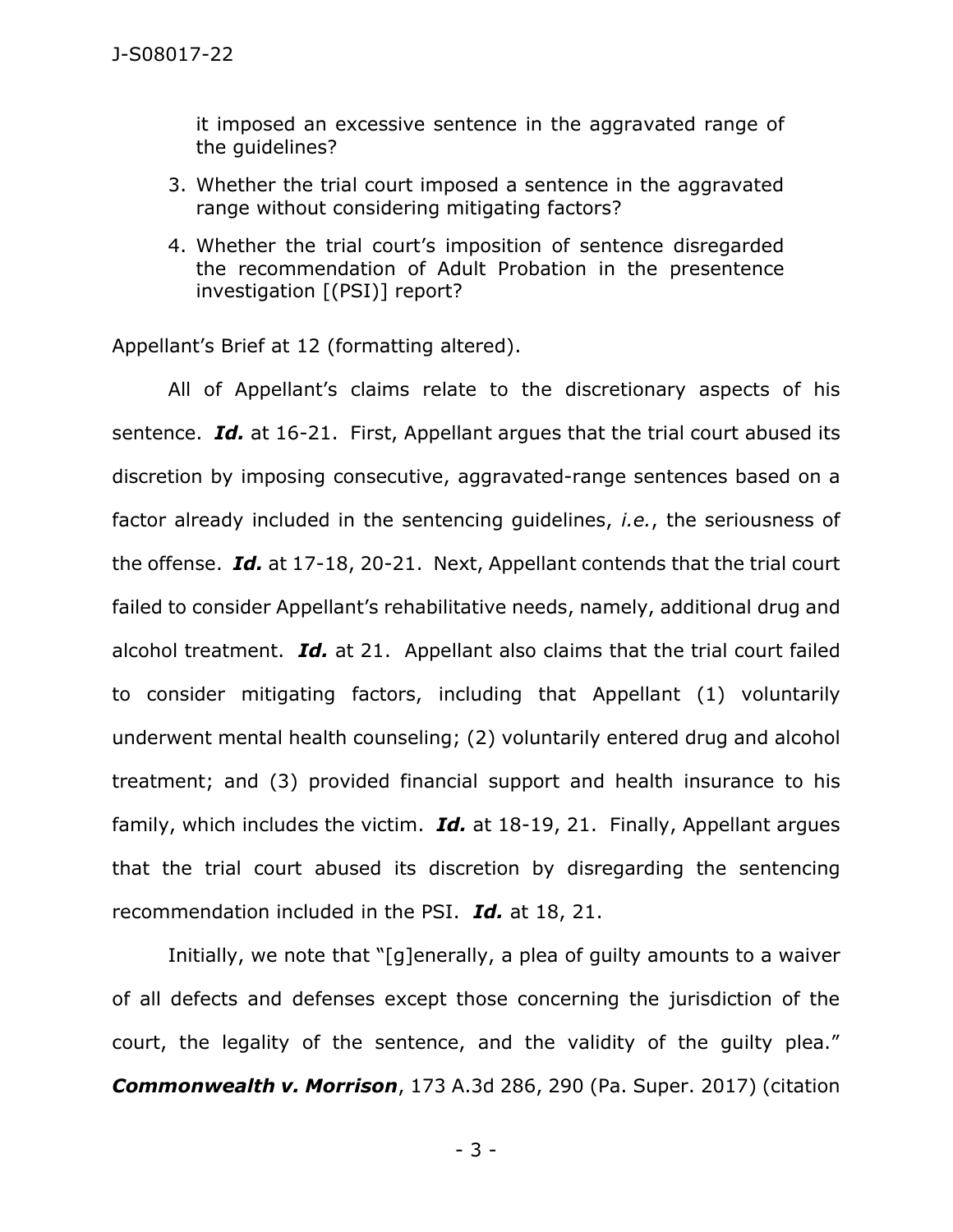omitted). It is well settled that a defendant "who pleads guilty and receives a negotiated sentence may not then seek discretionary review of that sentence." *Commonwealth v. O'Malley*, 957 A.2d 1265, 1267 (Pa. Super. 2008). "However, when the plea agreement is open, containing no bargain for a specific or stated term of sentence, the defendant will not be precluded from appealing the discretionary aspects of his sentence." *Commonwealth* 

*v. Guth*, 735 A.2d 709, 711 n.3 (Pa. Super. 1999) (citation omitted).

Here, Appellant entered an open guilty plea that did not contain an agreed-upon sentence. *See* Plea Agreement, 5/7/21. Therefore, Appellant is not precluded from challenging the discretionary aspects of his sentence on appeal. *See Guth*, 735 A.2d at 711 n.3.

It is well settled that

challenges to the discretionary aspects of sentencing do not entitle an appellant to review as of right. An appellant challenging the discretionary aspects of his sentence must invoke this Court's jurisdiction by satisfying a four-part test:

We conduct a four-part analysis to determine: (1) whether appellant has filed a timely notice of appeal, *see* Pa.R.A.P. 902 and 903; (2) whether the issue was properly preserved at sentencing or in a motion to reconsider and modify sentence, *see*  Pa.R.Crim.P. 720; (3) whether appellant's brief has a fatal defect, Pa.R.A.P. 2119(f); and (4) whether there is a substantial question that the sentence appealed from is not appropriate under the Sentencing Code, 42 Pa.C.S. § 9781(b).

*Commonwealth v. Proctor*, 156 A.3d 261, 273 (Pa. Super. 2017) (some

citations omitted and formatting altered). "A substantial question exists only

when the appellant advances a colorable argument that the sentencing judge's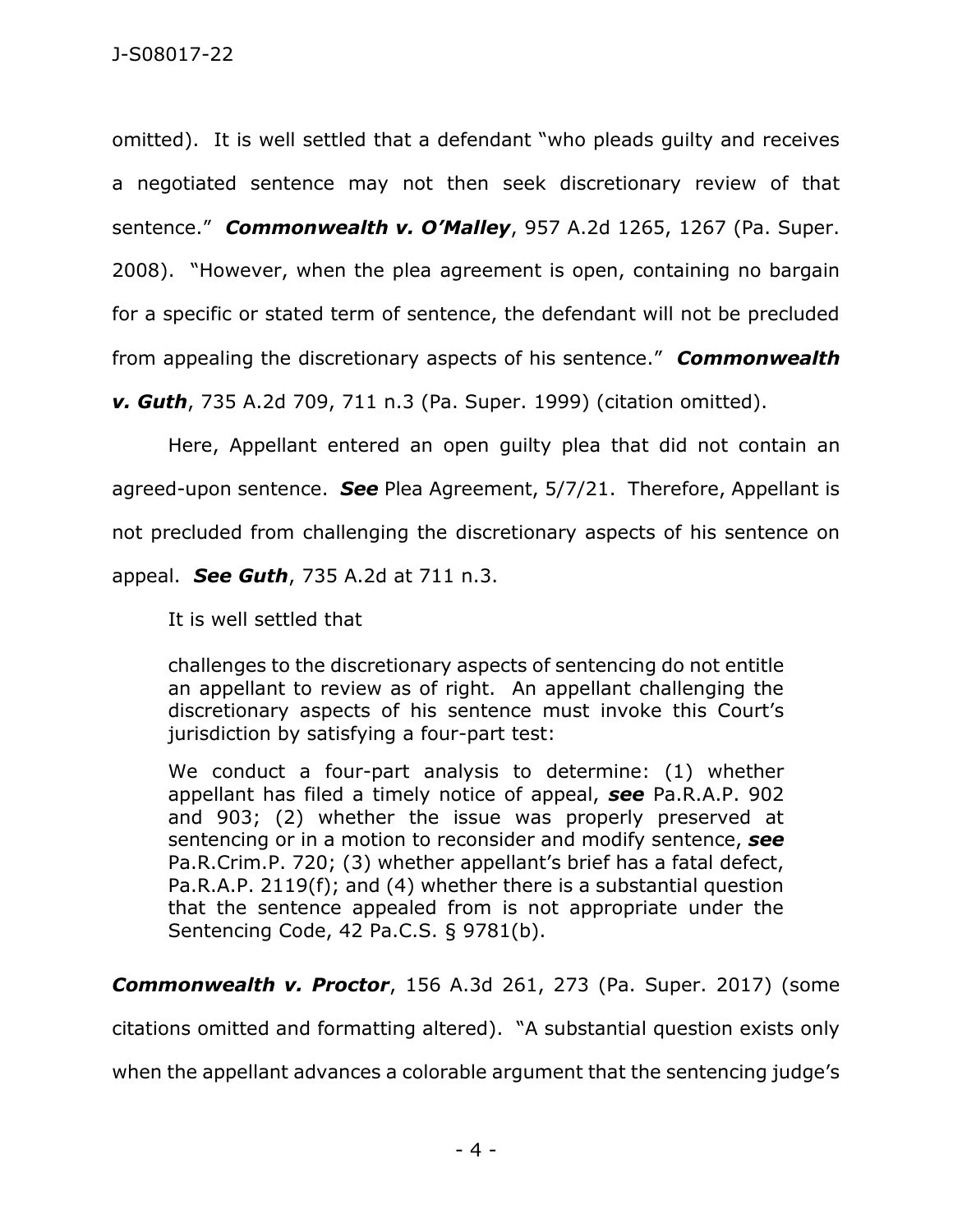actions were either: (1) inconsistent with a specific provision of the Sentencing Code; or (2) contrary to the fundamental norms which underlie the sentencing process." *Id.* (citation omitted).

Instantly, Appellant preserved his sentencing claims in a post-sentence motion, filed a timely appeal, and included a Pa.R.A.P. 2119(f) statement in his brief. *See id.* Further, Appellant has presented a substantial question for our review. *See Commonwealth v. Felmlee*, 828 A.2d 1105, 1107 (Pa. Super. 2003) (*en banc*) (holding that a claim that the trial court erred by "imposing an aggravated range sentence without consideration of mitigating circumstances raises a substantial question"). Therefore, we will address the merits of Appellant's claims.

Our well-settled standard of review is as follows:

Sentencing is a matter vested in the sound discretion of the sentencing judge, and a sentence will not be disturbed on appeal absent a manifest abuse of discretion. In this context, an abuse of discretion is not shown merely by an error in judgment. Rather, the appellant must establish, by reference to the record, that the sentencing court ignored or misapplied the law, exercised its judgment for reasons of partiality, prejudice, bias or ill will, or arrived at a manifestly unreasonable decision.

Additionally, our review of the discretionary aspects of a sentence is confined by the statutory mandates of 42 Pa.C.S. §§ 9781(c) and (d). Subsection 9781(c) provides:

The appellate court shall vacate the sentence and remand the case to the sentencing court with instructions if it finds:

(1) the sentencing court purported to sentence within the sentencing guidelines but applied the guidelines erroneously;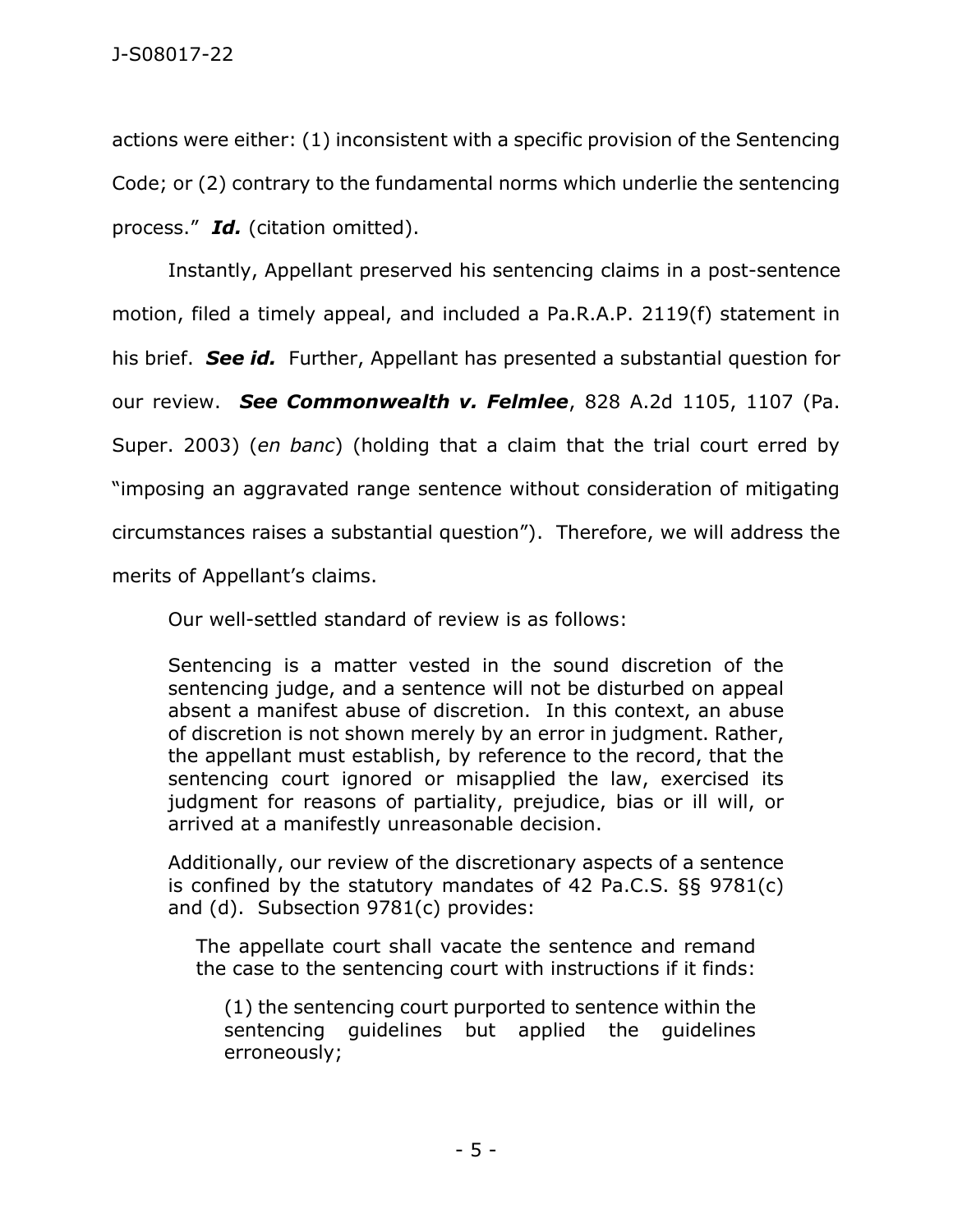(2) the sentencing court sentenced within the sentencing guidelines but the case involves circumstances where the application of the guidelines would be clearly unreasonable; or

(3) the sentencing court sentenced outside the sentencing guidelines and the sentence is unreasonable.

In all other cases the appellate court shall affirm the sentence imposed by the sentencing court.

42 Pa.C.S. § 9781(c).

In reviewing the record, we consider:

(1) The nature and circumstances of the offense and the history and characteristics of the defendant.

(2) The opportunity of the sentencing court to observe the defendant, including any presentence investigation.

(3) The findings upon which the sentence was based.

(4) The guidelines promulgated by the commission.

42 Pa.C.S. § 9781(d).

*Commonwealth v. Raven*, 97 A.3d 1244, 1253-54 (Pa. Super. 2014) (some

citations omitted).

The trial court has discretion to impose a "sentence concurrently or consecutively to other sentences being imposed at the same time or to sentences already imposed." *Commonwealth v. Austin*, 66 A.3d 798, 808 (Pa. Super. 2013) (citation omitted). Generally, this Court will not find an abuse of discretion when the trial court imposes consecutive sentences unless the aggregate sentence is "grossly disparate to [the a]ppellant's conduct or viscerally appear as patently unreasonable." *Id.* at 809 (citation omitted and formatting altered).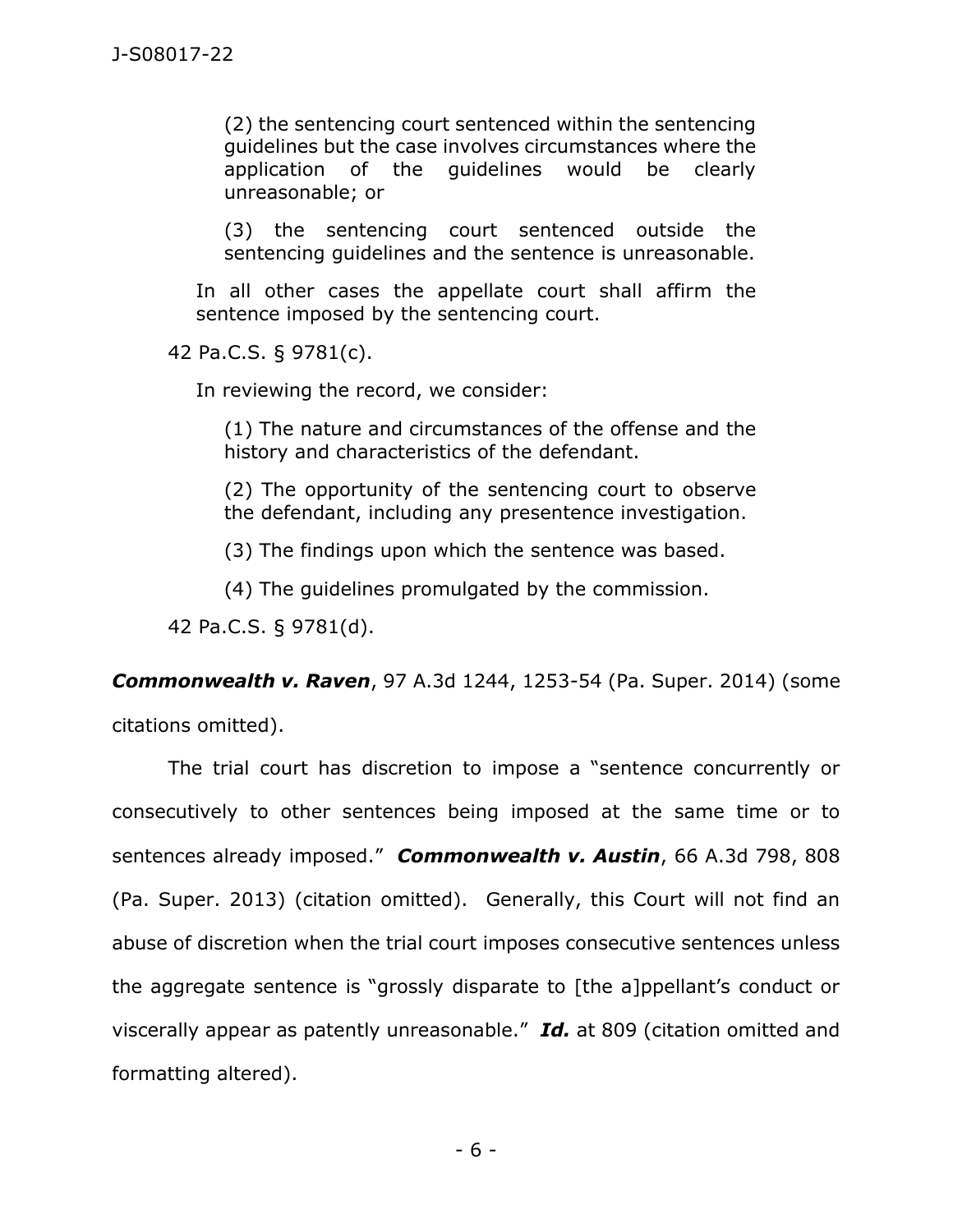"When imposing a sentence, the sentencing court must consider the factors set out in 42 Pa.C.S. § 9721(b), [including] the protection of the public, [the] gravity of offense in relation to impact on victim and community, and [the] rehabilitative needs of the defendant." *Commonwealth v. Fullin*, 892 A.2d 843, 847 (Pa. Super. 2006) (citation omitted and formatting altered). Additionally, the trial court "must consider the sentencing guidelines." *Id.* at 848 (citation omitted). Further, "[w]here the sentencing judge had the benefit of a [PSI], it will be presumed that he was aware of relevant information regarding [the defendant's] character and weighed those considerations along with the mitigating statutory factors." *Id.* at 849-50 (citation omitted).

"It is impermissible for a court to consider factors already included within the sentencing guidelines as the sole reason for increasing or decreasing a sentence to the aggravated or mitigated range." *Commonwealth v. Simpson*, 829 A.2d 334, 339 (Pa. Super. 2003) (citation omitted).

With respect to imposing an aggravated-range sentence, the *Fullin*  Court explained that

the guidelines were implemented to create greater consistency and rationality in sentencing. The guidelines accomplish the above purposes by providing a norm for comparison, *i.e.*, the standard range of punishment, for the panoply of crimes found in the crimes code and by providing a scale of progressively greater punishment as the gravity of the offense increases.

The provision of a "norm" also strongly implies that deviation from the norm should be correlated with facts about the crime that also deviate from the norm for the offense, or facts relating to the offender's character or criminal history that deviates from the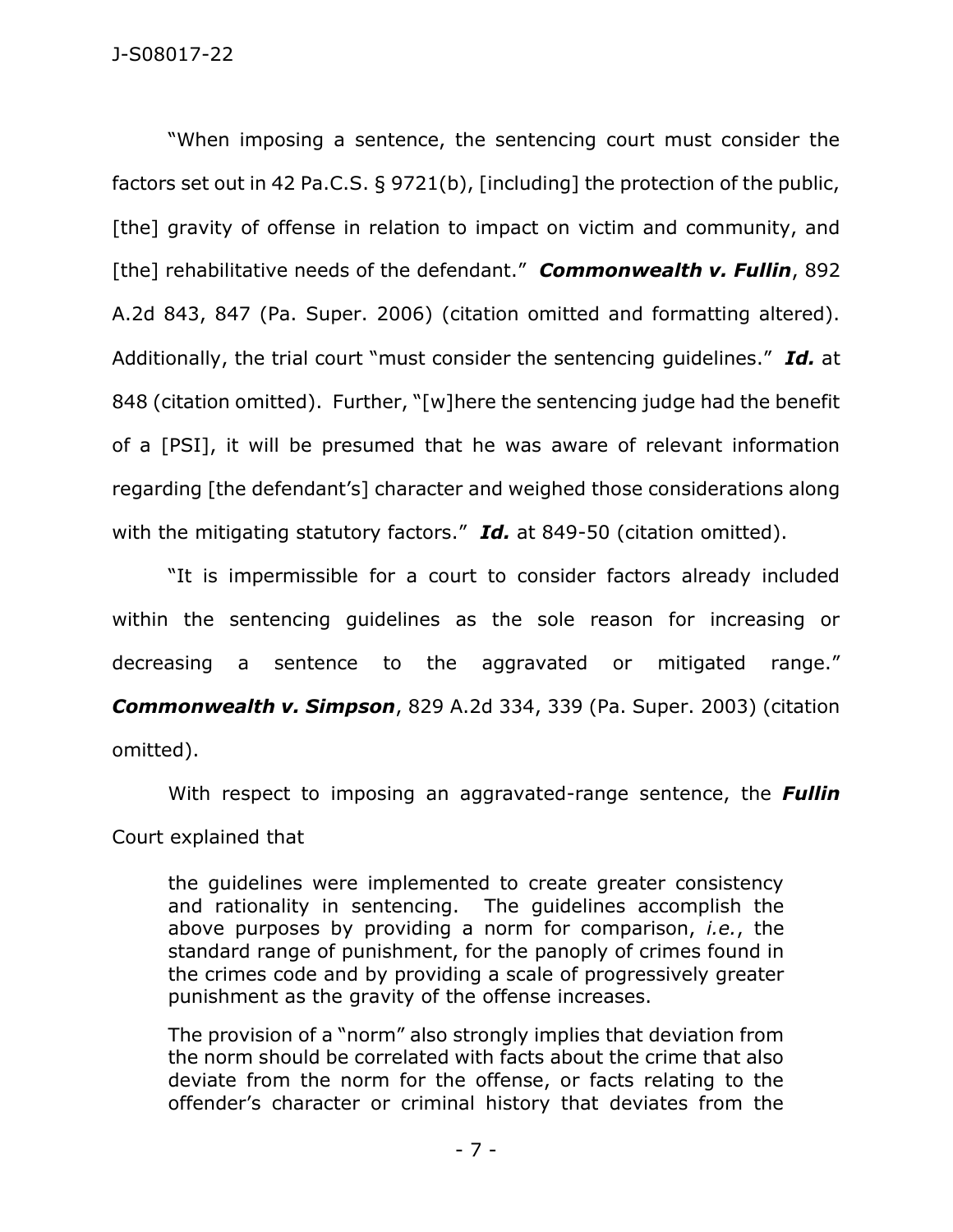norm and must be regarded as not within the guidelines contemplation. Given this predicate, simply indicating that an offense is a serious, heinous or grave offense misplaces the proper focus. The focus should not be upon the seriousness, heinousness or egregiousness of the offense generally speaking, but, rather, upon how the present case deviates from what might be regarded as a "typical" or "normal" case of the offense under consideration.

An aggravated range sentence for [the defendant] will thus be justified to the extent that the individual circumstances of his case are atypical of the crime for which [the defendant] was convicted, such that a more severe punishment is appropriate.

*Fullin*, 892 A.2d at 848 (citations omitted and formatting altered).

In *Fullin*, the defendant pled guilty to endangering the welfare of children after he crashed his car while driving at 112 miles per hour in a fiftyfive miles per hour zone. *Fullin*, 892 A.2d at 846. The defendant's son was also in the car, and the son suffered severe injuries in the crash, rendering him paralyzed. *Id.* at 846-47. The trial court imposed a sentence in the aggravated range. *Id.* at 847. On appeal, the defendant argued that "the trial court improperly based his aggravated range sentence on a factor that constituted an element of the offense . . . ." *Id.* at 848. This Court affirmed the sentence, agreeing with the trial court that "not only did [the defendant] commit a crime, but he committed it in an atypically objectionable way and it had an atypically harmful result." *Id.* at 849.

Here, at sentencing, the trial court stated the reasons for Appellant's sentence as follows:

This sentence is in the aggravated range due to the following reasons: one, although [Appellant] has taken actions to address what had occurred, the court cannot overlook that the conduct of [Appellant] was one of the most severe assaults on a spouse that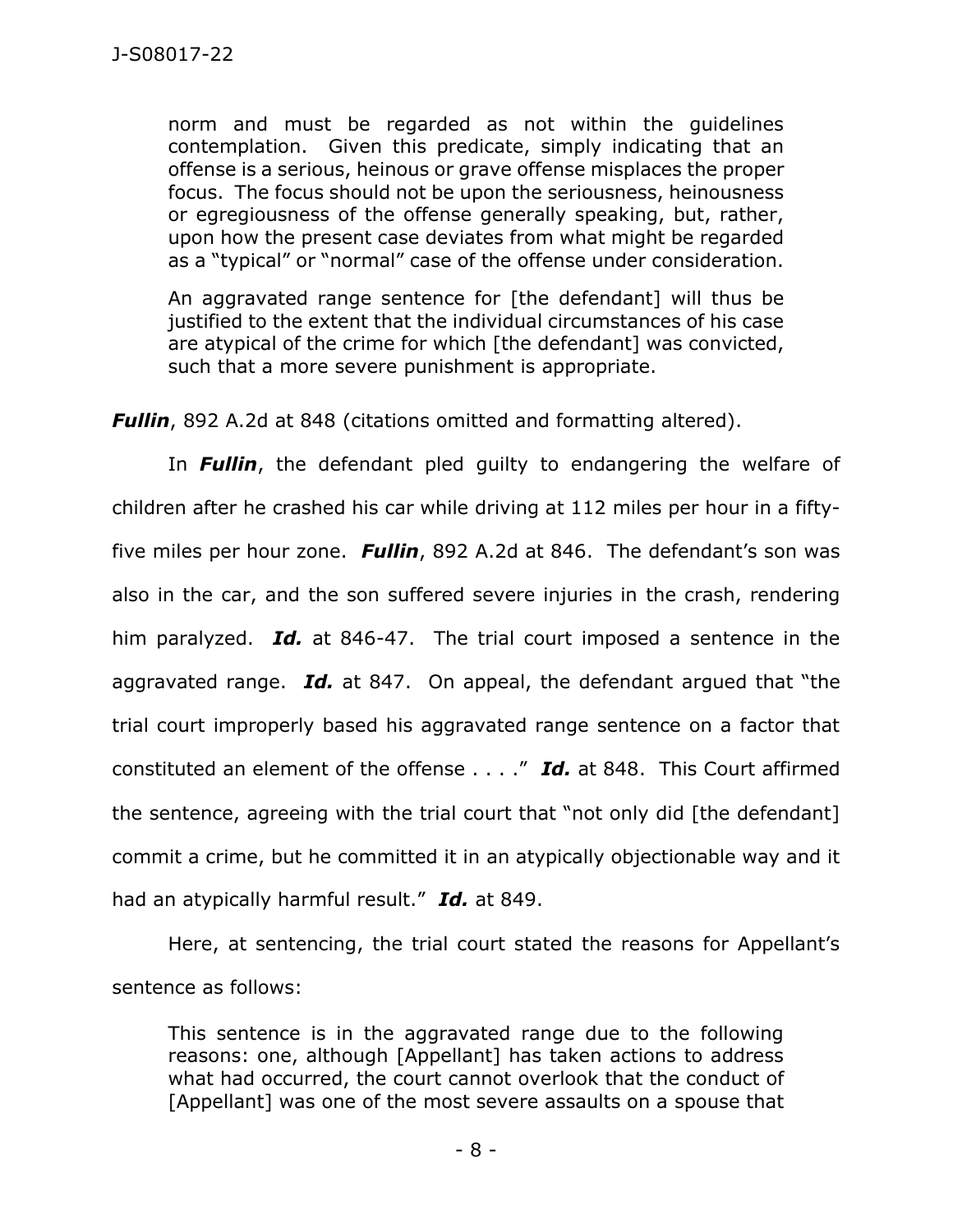this court has ever encountered. [Appellant's] actions have violated the trust between a husband and wife. [Appellant's] actions were in careless disregard for human life. The court notes, at [the] guilty plea, the victim has obvious injuries which will affect her for the rest of her life, both mentally and physically. The court is aware that minor children were at the residence at the time of this offense, although they may have not witnessed the same. Any lesser of a sentence would depreciate the seriousness of [Appellant's] actions. Again, we'll note that this is in the aggravated range due to those reasons. We'll also include in reasons for sentence, the court notes, in review of the criminal information, specifically this offense, which [Appellant] openly pled guilty to, that the victim had to be life flighted to a trauma center for treatment for her injuries, requiring the victim for surgery to treat those injuries. We'll note that the victim had<sup>[]</sup> fractures to both her tibia and fibula, lost consciousness, and suffered acute blood loss with respect to those injuries.

## N.T. Sentencing Hr'g, 7/14/21, at 15-16 (some formatting altered).

In its Rule 1925(a) opinion, the trial court further explained:

[This court] relied on the extensive [PSI] as completed by the Adult Probation Department . . . . Furthermore, this court sentenced [Appellant] in the aggravated range because of the seriousness of the [Appellant's] conduct. [Appellant] brutally beat his wife and after the brutal assault, [Appellant] left his wife lying lifeless in the cold. The assault of [Appellant] on his wife was so severe that she had to be life-flighted to a trauma center. There, the victim had to undergo surgeries. Her injuries included fractures to her tibia and fibula; loss of consciousness and acute blood loss. [Appellant's] attack has left the victim with injuries which will affect her for the rest of her life both physically and mentally. Any lesser of a sentence would depreciate the seriousness of [Appellant's] actions.

As was set forth at the time of sentencing, this court noted the actions that [Appellant] had taken to address what had occurred, but sentenced [Appellant] in the aggravated range given the extent of the brutal assault on [Appellant's] wife. [Appellant] violated the trust between a husband and wife and [Appellant's] actions were in careless disregard for human life. The brutal attack on his wife occurred at the marital home where the children were present.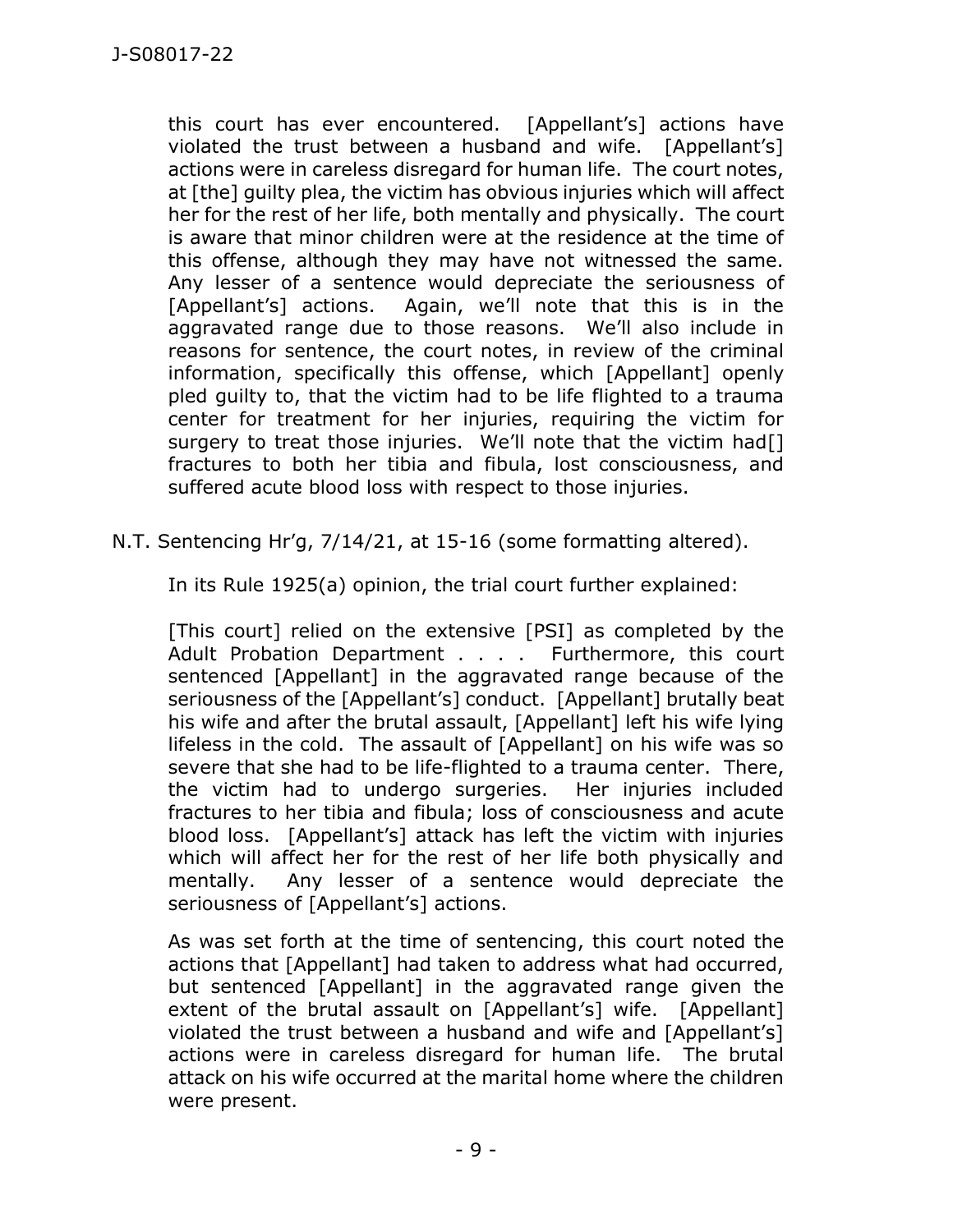Trial Ct. Op. at 3-4.

Based on our review of the record, we discern no abuse of discretion by the trial court in imposing Appellant's sentence. *See Raven*, 97 A.3d at 1253.

The trial court clearly stated that the circumstances of this case were atypical for the charged offenses and warranted aggravated-range sentences. *See Fullin*, 892 A.2d at 848-49. Although the trial court referred to the "seriousness" of Appellant's crimes, the court also noted that Appellant acted with careless disregard for human life and that the victim sustained serious injuries including broken bones, a loss of consciousness, and acute blood loss, which required her to be flown to a trauma center for treatment. *See* Trial Ct. Op. at 3; *see also* N.T. Sentencing Hr'g at 16. These factual findings demonstrate that the circumstances of this case were atypical for the crimes of simple assault, REAP, and harassment. *See Fullin*, 892 A.2d at 848-49. Further, Appellant's aggregate sentence is neither grossly disparate to his conduct nor is it patently unreasonable. *See Austin*, 66 A.3d at 809. Therefore, we discern no abuse of discretion by the trial court in imposing consecutive aggravated-range sentences for these charges.

As noted previously, the trial court reviewed the PSI report prior to sentencing. Therefore, we presume that the trial court was aware of Appellant's rehabilitative needs, his pre-sentencing attempts at mitigation, and the financial support he provided to his family, including the victim, and that the court weighed those considerations along with other mitigating factors. *See Fullin*, 892 A.2d at 849-50. Further, the trial court was not

- 10 -